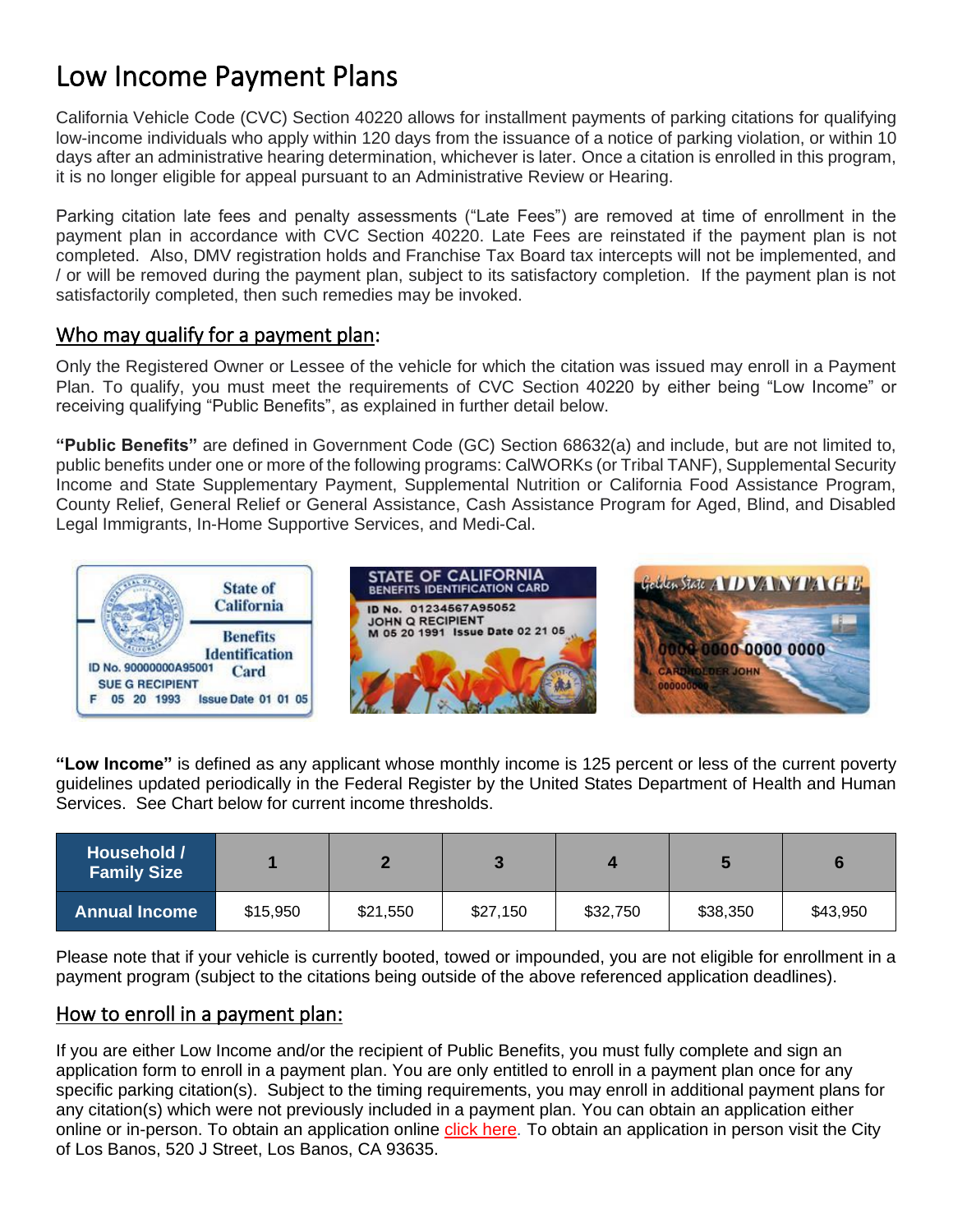Applications can be mailed to the "City of Los Banos Enforcement Processing Center" P.O. Box 3214, Milwaukee, WI 53201-3214

You must also submit documentation along with your application verifying that you are Low Income or receive qualifying Public Benefits; examples of acceptable documents are explained below. Once your application is complete, you may mail the application and supporting documents to the "City of Los Banos Enforcement Processing Center" P.O. Box 3214, Milwaukee, WI 53201-3214. Lastly, a non-refundable administrative fee of \$5 is due upon enrollment. Information regarding payment of the non-refundable fee can be found on the low income payment plan application. There you can also elect to include this fee to the payment plan by checking the appropriate box on your application form.

Please note that if your status as either Low Income and/or as the recipient of Public Benefits is found to have been willfully fraudulent, the reduction of your fines and fees will be overturned and the full amount of any fines and fees will be restored.

## What Documentation/Proof needs to be submitted along with the application:

- **Public Benefits -** Acceptable forms of proof include true copies of an electronic benefits transfer card or another card, and/or other documentation that confirms your receipt of qualifying Public Benefits under one or more of the following programs: CalWORKs (or Tribal TANF), Supplemental Security Income and State Supplementary Payment, Supplemental Nutrition or California Food Assistance Program, County Relief, General Relief or General Assistance, Cash Assistance Program for Aged, Blind, and Disabled Legal Immigrants, In-Home Supportive Services, and Medi-Cal.
- **Low Income -** Acceptable forms of proof of Low Income include true copies of a recent pay stub or another form of proof of earnings, such as a bank statement or financial statement, and/or other documentation that demonstrates that your income is 125 percent or less than the current income thresholds identified in the Chart above.

#### Payment Plan Approval:

If your application for a payment plan is approved and you qualify for the payment plan, you will automatically be enrolled in the payment plan and a follow-up communication will provide you detailed payment information and terms. If your application is incomplete or is otherwise rejected, you will be notified. If for any reason you wish to revoke your application or cancel your payment plan, you may notify us at any time.

| <b>AMOUNT OWED</b> | <b>TIMELINE</b><br><b>FOR</b><br><b>COMPLETION</b> | <b>MINIMUM</b><br><b>MONTHLY</b><br><b>PAYMENT</b> |                                                         |  |
|--------------------|----------------------------------------------------|----------------------------------------------------|---------------------------------------------------------|--|
| \$50               | 2 months                                           | \$25                                               | The payment plan caps the monthly payment               |  |
| \$75               | 3 months                                           | \$25                                               | amount at \$25.00 if the amount due totals              |  |
| \$100              | 4 months                                           | \$25                                               | \$500.00 or less.                                       |  |
| \$125              | 5 months                                           | \$25                                               |                                                         |  |
| \$150              | 6 months                                           | \$25                                               | The duration of payment plans varies based              |  |
| Up to \$500        | Up to 24 months                                    | \$25                                               | upon the amount owed, but will not exceed 18<br>months. |  |

#### Information about payments and duration of the payment plan:

The City of Los Banos is not required to provide any invoices, payment reminders, or notification of late or insufficient payments. It is your sole responsibility to ensure payments are made timely and in the proper amounts. **All payments must be received by the due date.** Plan participants are encouraged to set up their own payment reminders. Helpful tips include: taking a photo of your payment plan agreement, setting regular reminders in your calendar, and telling a family member or friend who helps you with your finances.

Minimum monthly payments are due no later than the 1st or 15th of each month as identified in your plan approval letter.